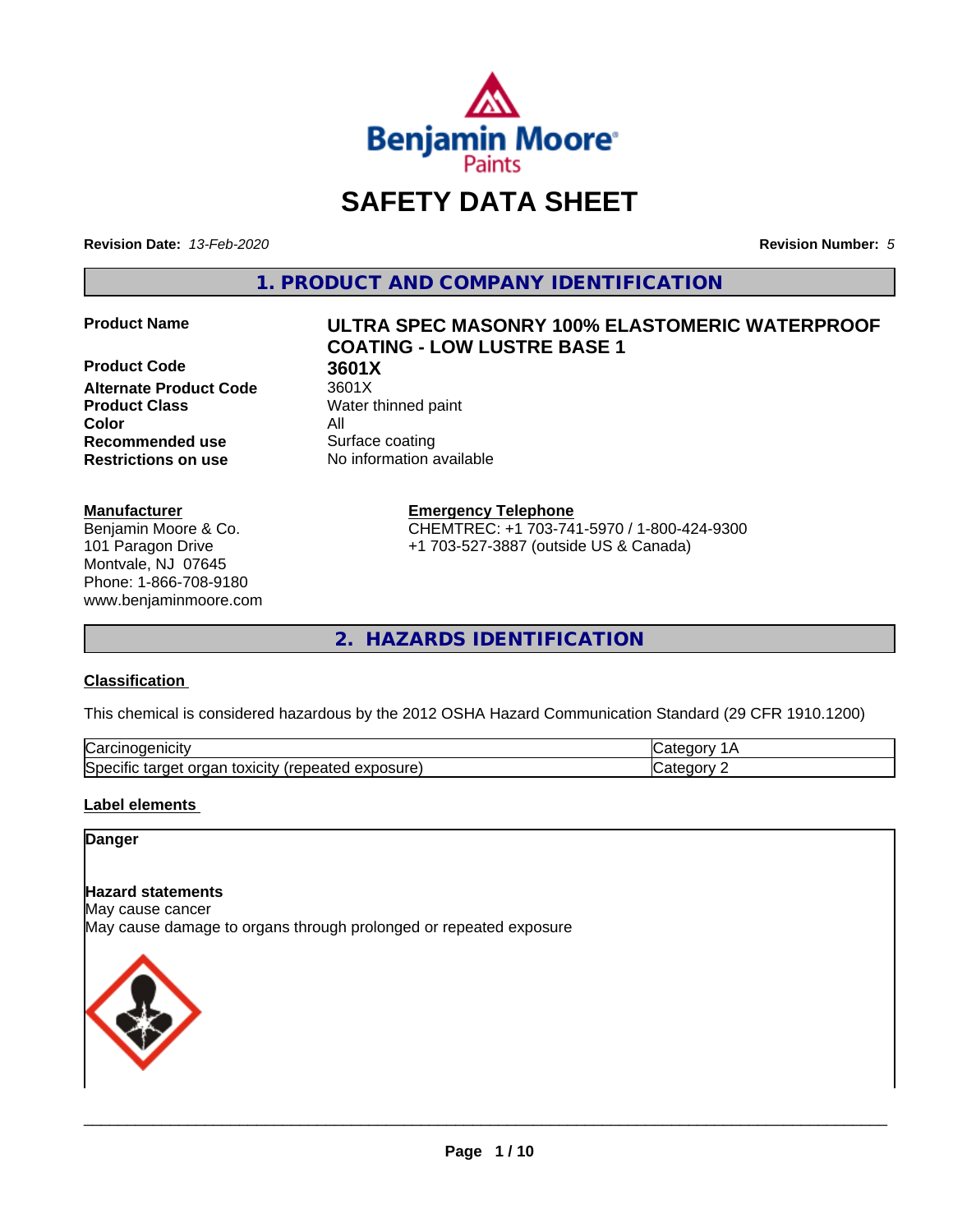### **Appearance** liquid **Odor 11** and **Odor 11** and **Odor 11** and **Odor 11** and **Odor 11** and **Odor 11** and **Odor** 11 and **Odor** 11 and **Odor** 11 and **Odor** 11 and **Odor** 11 and **Odor** 11 and **Odor** 11 and **Odor** 11 and **Odor**

### **Precautionary Statements - Prevention**

Obtain special instructions before use Do not handle until all safety precautions have been read and understood Use personal protective equipment as required Do not breathe dust/fume/gas/mist/vapors/spray

### **Precautionary Statements - Response**

IF exposed or concerned: Get medical advice/attention

### **Precautionary Statements - Storage**

Store locked up

### **Precautionary Statements - Disposal** Dispose of contents/container to an approved waste disposal plant

### **Hazards not otherwise classified (HNOC)**

Not applicable

### **Other information**

No information available

 **WARNING:** This product contains isothiazolinone compounds at levels of <0.1%. These substances are biocides commonly found in most paints and a variety of personal care products as a preservative. Certain individuals may be sensitive or allergic to these substances, even at low levels.

 $\_$  ,  $\_$  ,  $\_$  ,  $\_$  ,  $\_$  ,  $\_$  ,  $\_$  ,  $\_$  ,  $\_$  ,  $\_$  ,  $\_$  ,  $\_$  ,  $\_$  ,  $\_$  ,  $\_$  ,  $\_$  ,  $\_$  ,  $\_$  ,  $\_$  ,  $\_$  ,  $\_$  ,  $\_$  ,  $\_$  ,  $\_$  ,  $\_$  ,  $\_$  ,  $\_$  ,  $\_$  ,  $\_$  ,  $\_$  ,  $\_$  ,  $\_$  ,  $\_$  ,  $\_$  ,  $\_$  ,  $\_$  ,  $\_$  ,

### **3. COMPOSITION INFORMATION ON COMPONENTS**

| <b>Chemical name</b> | CAS No.        | Weight-%    |
|----------------------|----------------|-------------|
| Limestone            | 1317-65-3      | $15 - 20$   |
| Titanium dioxide     | 13463-67-7     | $10 - 15$   |
| Ethylene glycol      | $107 - 21 - 1$ | - 5         |
| Zinc oxide           | 1314-13-2      | - 5         |
| Silica, mica         | 12001-26-2     | - 5         |
| Silica, crystalline  | 14808-60-7     | $0.1 - 0.5$ |
| Diphenyl ketone      | 119-61-9       | $0.1 - 0.5$ |

### **4. FIRST AID MEASURES**

| <b>General Advice</b> | For further assistance, contact your local Poison Control Center.                                        |
|-----------------------|----------------------------------------------------------------------------------------------------------|
| <b>Eye Contact</b>    | Rinse thoroughly with plenty of water for at least 15 minutes and consult a<br>physician.                |
| <b>Skin Contact</b>   | Wash off immediately with soap and plenty of water while removing all<br>contaminated clothes and shoes. |
| <b>Inhalation</b>     | Move to fresh air. If symptoms persist, call a physician.                                                |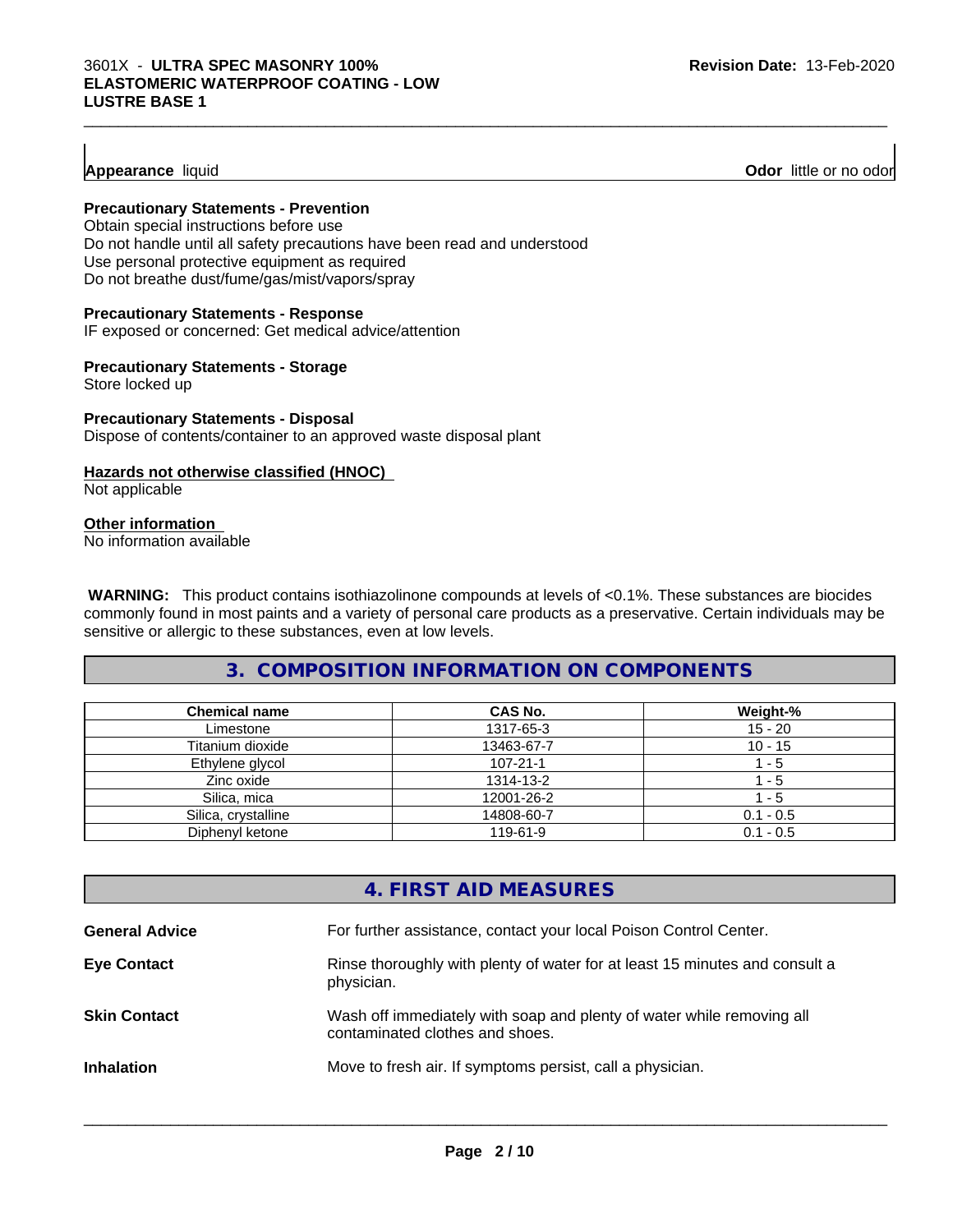| Ingestion                                             |                                                               | Clean mouth with water and afterwards drink plenty of water. Call a POISON<br>CENTER or doctor/physician if exposed or you feel unwell. If large quantities of<br>this material are swallowed, call a physician immediately. |                                                    |                                |  |
|-------------------------------------------------------|---------------------------------------------------------------|------------------------------------------------------------------------------------------------------------------------------------------------------------------------------------------------------------------------------|----------------------------------------------------|--------------------------------|--|
| <b>Most Important</b>                                 | <b>Symptoms/Effects</b>                                       | None known.                                                                                                                                                                                                                  |                                                    |                                |  |
|                                                       | <b>Notes To Physician</b>                                     | Treat symptomatically.                                                                                                                                                                                                       |                                                    |                                |  |
|                                                       |                                                               |                                                                                                                                                                                                                              | 5. FIRE-FIGHTING MEASURES                          |                                |  |
| <b>Suitable Extinguishing Media</b>                   |                                                               | Use extinguishing measures that are appropriate to local<br>circumstances and the surrounding environment.                                                                                                                   |                                                    |                                |  |
| Protective equipment and precautions for firefighters |                                                               | As in any fire, wear self-contained breathing apparatus<br>pressure-demand, MSHA/NIOSH (approved or equivalent)<br>and full protective gear.                                                                                 |                                                    |                                |  |
| <b>Specific Hazards Arising From The Chemical</b>     |                                                               | Closed containers may rupture if exposed to fire or<br>extreme heat.                                                                                                                                                         |                                                    |                                |  |
|                                                       | Sensitivity to mechanical impact                              |                                                                                                                                                                                                                              | No                                                 |                                |  |
|                                                       | Sensitivity to static discharge                               |                                                                                                                                                                                                                              | No                                                 |                                |  |
| <b>Flash Point Data</b><br><b>Method</b>              | Flash point (°F)<br>Flash Point (°C)                          |                                                                                                                                                                                                                              | Not applicable<br>Not applicable<br>Not applicable |                                |  |
|                                                       | <b>Flammability Limits In Air</b>                             |                                                                                                                                                                                                                              |                                                    |                                |  |
|                                                       | Lower flammability limit:<br><b>Upper flammability limit:</b> |                                                                                                                                                                                                                              | Not applicable<br>Not applicable                   |                                |  |
| <b>NFPA</b>                                           | Health: 1                                                     | Flammability: 0                                                                                                                                                                                                              | Instability: 0                                     | <b>Special: Not Applicable</b> |  |
| <b>NFPA Legend</b><br>0 - Not Hazardous               |                                                               |                                                                                                                                                                                                                              |                                                    |                                |  |

 $\_$  ,  $\_$  ,  $\_$  ,  $\_$  ,  $\_$  ,  $\_$  ,  $\_$  ,  $\_$  ,  $\_$  ,  $\_$  ,  $\_$  ,  $\_$  ,  $\_$  ,  $\_$  ,  $\_$  ,  $\_$  ,  $\_$  ,  $\_$  ,  $\_$  ,  $\_$  ,  $\_$  ,  $\_$  ,  $\_$  ,  $\_$  ,  $\_$  ,  $\_$  ,  $\_$  ,  $\_$  ,  $\_$  ,  $\_$  ,  $\_$  ,  $\_$  ,  $\_$  ,  $\_$  ,  $\_$  ,  $\_$  ,  $\_$  ,

- 1 Slightly
- 2 Moderate
- 3 High
- 4 Severe

*The ratings assigned are only suggested ratings, the contractor/employer has ultimate responsibilities for NFPA ratings where this system is used.*

*Additional information regarding the NFPA rating system is available from the National Fire Protection Agency (NFPA) at www.nfpa.org.*

### **6. ACCIDENTAL RELEASE MEASURES**

**Personal Precautions** Avoid contact with skin, eyes and clothing. Ensure adequate ventilation.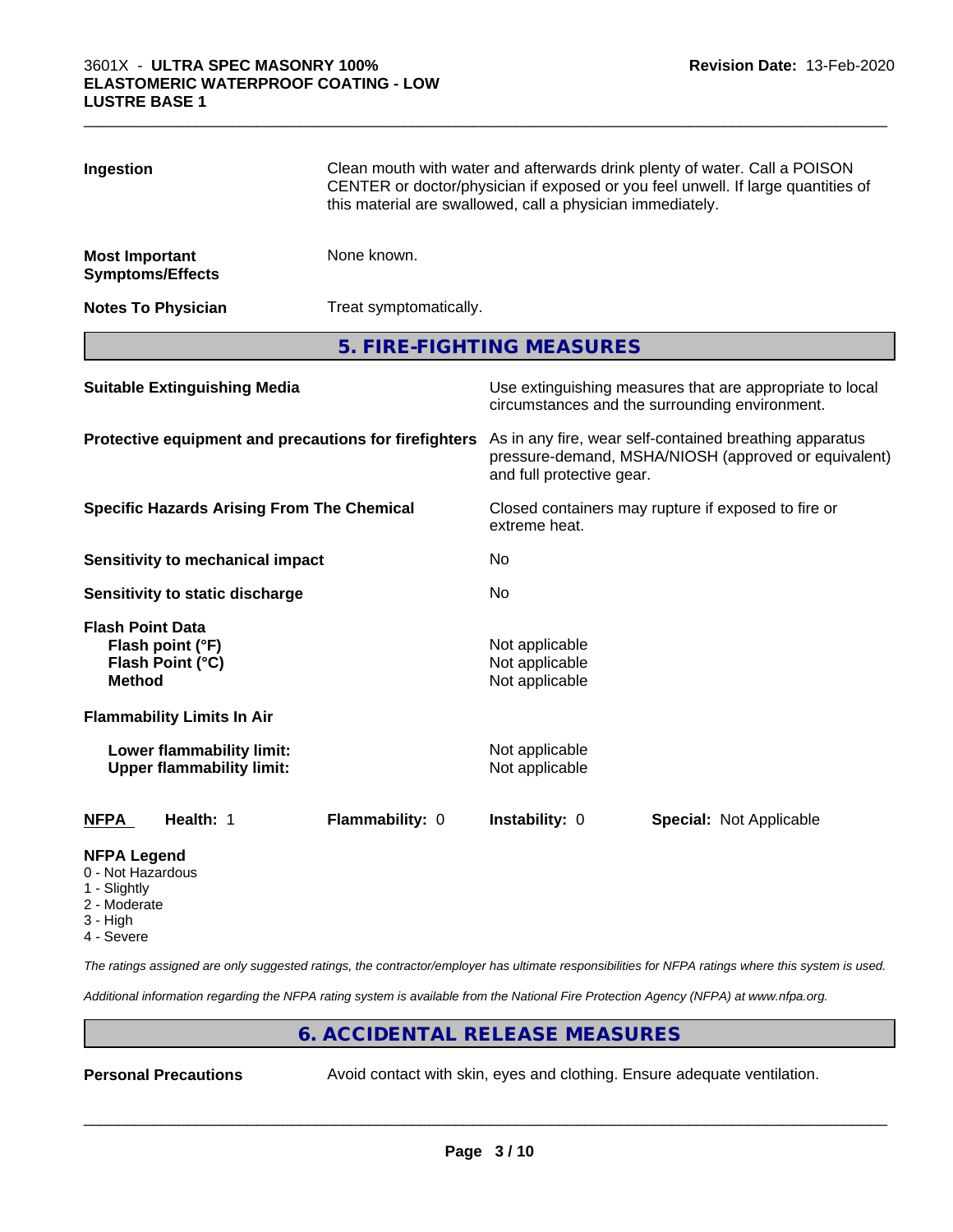| <b>Other Information</b>         | Prevent further leakage or spillage if safe to do so.                                                                                                                            |
|----------------------------------|----------------------------------------------------------------------------------------------------------------------------------------------------------------------------------|
| <b>Environmental precautions</b> | See Section 12 for additional Ecological Information.                                                                                                                            |
| <b>Methods for Cleaning Up</b>   | Soak up with inert absorbent material. Sweep up and shovel into suitable<br>containers for disposal.                                                                             |
|                                  | 7. HANDLING AND STORAGE                                                                                                                                                          |
| <b>Handling</b>                  | Avoid contact with skin, eyes and clothing. Avoid breathing vapors, spray mists or<br>sanding dust. In case of insufficient ventilation, wear suitable respiratory<br>equipment. |
| <b>Storage</b>                   | Keep container tightly closed. Keep out of the reach of children.                                                                                                                |
| <b>Incompatible Materials</b>    | No information available                                                                                                                                                         |

 $\_$  ,  $\_$  ,  $\_$  ,  $\_$  ,  $\_$  ,  $\_$  ,  $\_$  ,  $\_$  ,  $\_$  ,  $\_$  ,  $\_$  ,  $\_$  ,  $\_$  ,  $\_$  ,  $\_$  ,  $\_$  ,  $\_$  ,  $\_$  ,  $\_$  ,  $\_$  ,  $\_$  ,  $\_$  ,  $\_$  ,  $\_$  ,  $\_$  ,  $\_$  ,  $\_$  ,  $\_$  ,  $\_$  ,  $\_$  ,  $\_$  ,  $\_$  ,  $\_$  ,  $\_$  ,  $\_$  ,  $\_$  ,  $\_$  ,

## **8. EXPOSURE CONTROLS/PERSONAL PROTECTION**

### **Exposure Limits**

| <b>Chemical name</b> | <b>ACGIH TLV</b>                                  | <b>OSHA PEL</b>                                   |
|----------------------|---------------------------------------------------|---------------------------------------------------|
| Limestone            | N/E                                               | 15 mg/m $3$ - TWA                                 |
|                      |                                                   | $5 \text{ mg/m}^3$ - TWA                          |
| Titanium dioxide     | TWA: $10 \text{ mg/m}^3$                          | 15 mg/m $3$ - TWA                                 |
| Ethylene glycol      | STEL: 50 ppm vapor fraction                       | N/E                                               |
|                      | STEL: 10 $mg/m3$ inhalable particulate            |                                                   |
|                      | matter, aerosol only                              |                                                   |
|                      | TWA: 25 ppm vapor fraction                        |                                                   |
| Zinc oxide           | STEL: 10 mg/m <sup>3</sup> respirable particulate | $5 \text{ mg/m}^3$ - TWA                          |
|                      | matter                                            | $15$ mg/m <sup>3</sup> - TWA                      |
|                      | TWA: $2 \text{ mg/m}^3$ respirable particulate    |                                                   |
|                      | matter                                            |                                                   |
| Silica, mica         | TWA: $3 \text{ mg/m}^3$ respirable particulate    | 20 mppcf - TWA                                    |
|                      | matter                                            |                                                   |
| Silica, crystalline  | TWA: $0.025$ mg/m <sup>3</sup> respirable         | 50 µg/m <sup>3</sup> - TWA Respirable crystalline |
|                      | particulate matter                                | silica 50 $\mu$ g/m <sup>3</sup> - TWA            |
|                      |                                                   |                                                   |

### **Legend**

ACGIH - American Conference of Governmental Industrial Hygienists Exposure Limits OSHA - Occupational Safety & Health Administration Exposure Limits N/E - Not Established

| <b>Engineering Measures</b>                                                                                                   | Ensure adequate ventilation, especially in confined areas.                                                                                                                                                                                                            |
|-------------------------------------------------------------------------------------------------------------------------------|-----------------------------------------------------------------------------------------------------------------------------------------------------------------------------------------------------------------------------------------------------------------------|
| <b>Personal Protective Equipment</b><br><b>Eye/Face Protection</b><br><b>Skin Protection</b><br><b>Respiratory Protection</b> | Safety glasses with side-shields.<br>Protective gloves and impervious clothing.<br>In operations where exposure limits are exceeded, use a NIOSH approved<br>respirator that has been selected by a technically qualified person for the specific<br>work conditions. |
|                                                                                                                               |                                                                                                                                                                                                                                                                       |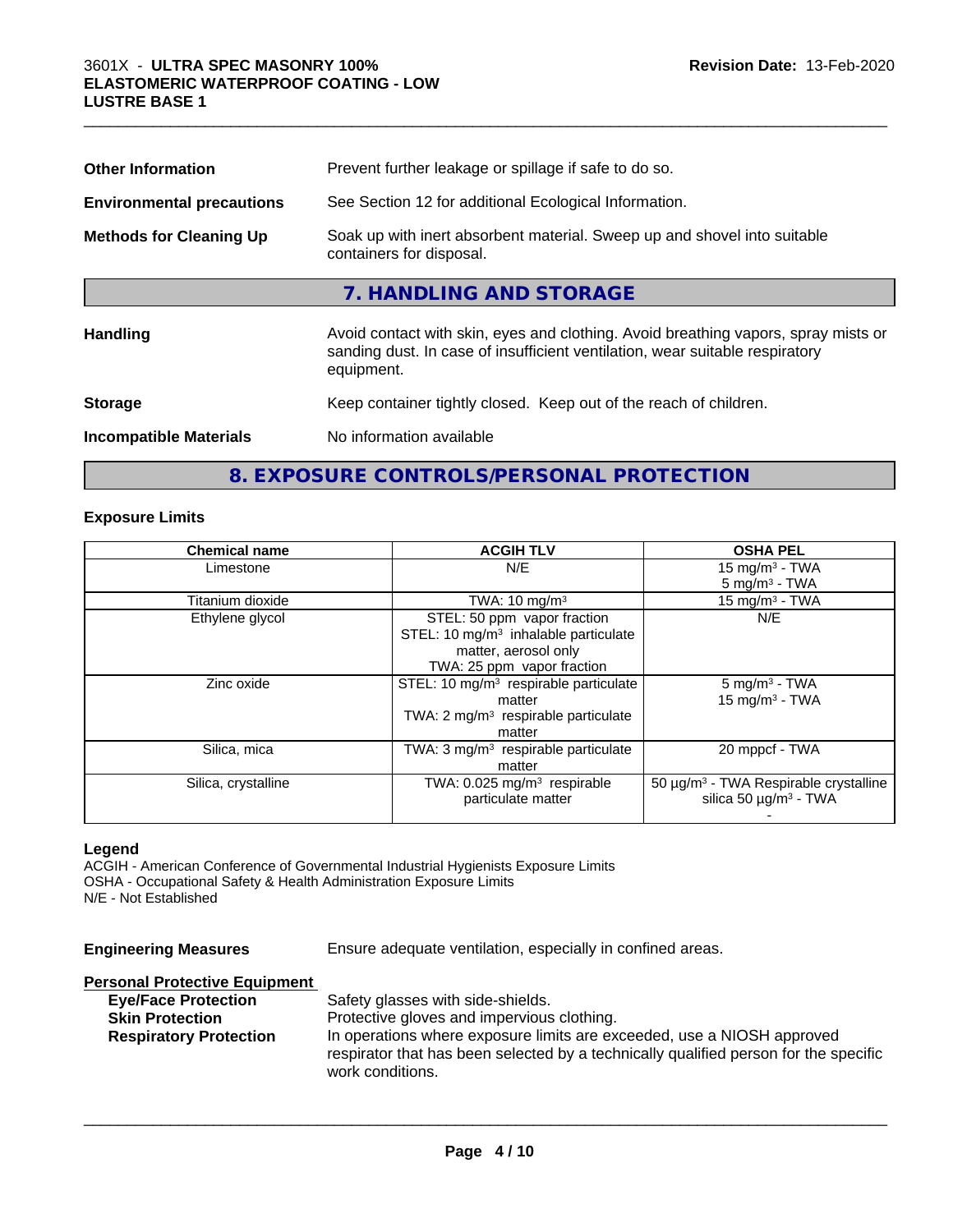**Hygiene Measures** Avoid contact with skin, eyes and clothing. Remove and wash contaminated clothing before re-use. Wash thoroughly after handling.

 $\_$  ,  $\_$  ,  $\_$  ,  $\_$  ,  $\_$  ,  $\_$  ,  $\_$  ,  $\_$  ,  $\_$  ,  $\_$  ,  $\_$  ,  $\_$  ,  $\_$  ,  $\_$  ,  $\_$  ,  $\_$  ,  $\_$  ,  $\_$  ,  $\_$  ,  $\_$  ,  $\_$  ,  $\_$  ,  $\_$  ,  $\_$  ,  $\_$  ,  $\_$  ,  $\_$  ,  $\_$  ,  $\_$  ,  $\_$  ,  $\_$  ,  $\_$  ,  $\_$  ,  $\_$  ,  $\_$  ,  $\_$  ,  $\_$  ,

### **9. PHYSICAL AND CHEMICAL PROPERTIES**

**Appearance** liquid **Odor** little or no odor **Odor Threshold** No information available **Density (Ibs/gal)** 10.9 - 11.0 **Specific Gravity** 1.30 - 1.33 **pH** No information available **Viscosity (cps)** No information available No information available **Solubility(ies)** No information available **Evaporation Rate No information available No information available Vapor pressure** No information available **Vapor density No information available No** information available **Wt. % Solids** 55 - 65 **Vol. % Solids** 40 - 50 **Wt. % Volatiles Vol. % Volatiles** 50 - 60 **VOC Regulatory Limit (g/L)** <100 **Boiling Point (°F)** 212 **Boiling Point (°C)** 100 **Freezing point (°F)** 32 **Freezing Point (°C)**<br> **Flash point (°F)**<br> **Flash point (°F)**<br> **Point (°F)**<br> **Point (°F)**<br> **Point (°F)**<br> **Point (°F)**<br> **Point (°F) Flash point (°F) Flash Point (°C)** Not applicable **Method** Not applicable **Flammability (solid, gas)** Not applicable<br> **Upper flammability limit:** Not applicable **Upper flammability limit: Lower flammability limit:** Not applicable **Autoignition Temperature (°F)** No information available **Autoignition Temperature (°C)** No information available **Decomposition Temperature (°F)** No information available **Decomposition Temperature (°C)** No information available **Partition coefficient** No information available

# **No information available**

### **10. STABILITY AND REACTIVITY**

| <b>Reactivity</b>                       | Not Applicable                           |
|-----------------------------------------|------------------------------------------|
| <b>Chemical Stability</b>               | Stable under normal conditions.          |
| <b>Conditions to avoid</b>              | Prevent from freezing.                   |
| <b>Incompatible Materials</b>           | No materials to be especially mentioned. |
| <b>Hazardous Decomposition Products</b> | None under normal use.                   |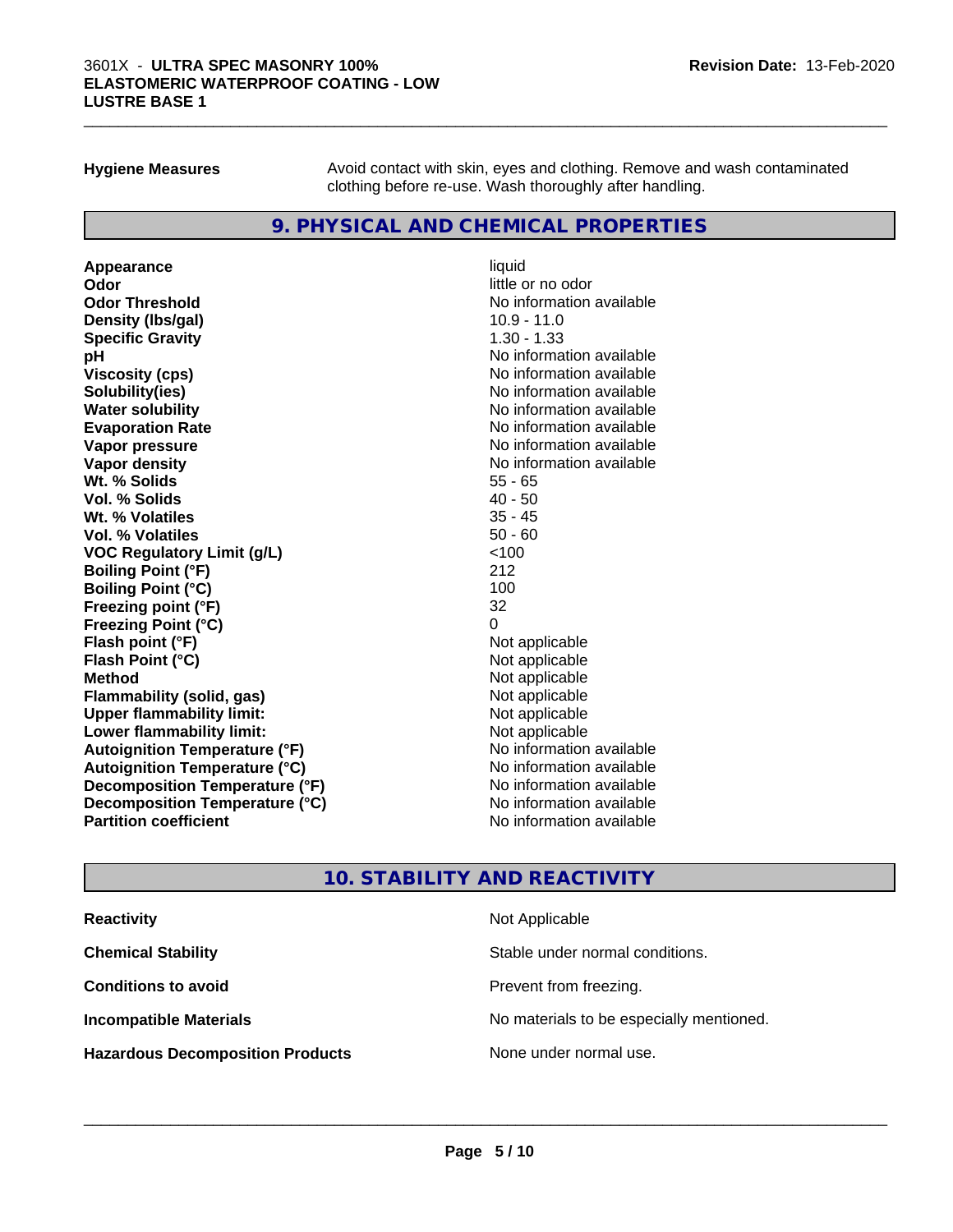|                                          | 11. TOXICOLOGICAL INFORMATION                                                              |
|------------------------------------------|--------------------------------------------------------------------------------------------|
| <b>Product Information</b>               |                                                                                            |
| Information on likely routes of exposure |                                                                                            |
| <b>Principal Routes of Exposure</b>      | Eye contact, skin contact and inhalation.                                                  |
| <b>Acute Toxicity</b>                    |                                                                                            |
| <b>Product Information</b>               | No information available                                                                   |
|                                          | Symptoms related to the physical, chemical and toxicological characteristics               |
| <b>Symptoms</b>                          | No information available                                                                   |
|                                          | Delayed and immediate effects as well as chronic effects from short and long-term exposure |
| Eye contact                              | May cause slight irritation.                                                               |
| <b>Skin contact</b>                      | Substance may cause slight skin irritation. Prolonged or repeated contact may dry          |
| <b>Inhalation</b>                        | skin and cause irritation.<br>May cause irritation of respiratory tract.                   |
| Ingestion                                | May be harmful if swallowed. Ingestion may cause gastrointestinal irritation,              |
|                                          | nausea, vomiting and diarrhea. May cause adverse kidney effects.                           |
| <b>Sensitization</b>                     | No information available                                                                   |
| <b>Neurological Effects</b>              | No information available.                                                                  |
| <b>Mutagenic Effects</b>                 | No information available.                                                                  |
| <b>Reproductive Effects</b>              | No information available.                                                                  |
| <b>Developmental Effects</b>             | No information available.                                                                  |
| <b>Target organ effects</b>              | No information available.                                                                  |
| <b>STOT - single exposure</b>            | No information available.                                                                  |
| <b>STOT - repeated exposure</b>          | Causes damage to organs through prolonged or repeated exposure if inhaled.                 |
| Other adverse effects                    | No information available.                                                                  |
| <b>Aspiration Hazard</b>                 | No information available                                                                   |

**Possibility of hazardous reactions** None under normal conditions of use.

 $\_$  ,  $\_$  ,  $\_$  ,  $\_$  ,  $\_$  ,  $\_$  ,  $\_$  ,  $\_$  ,  $\_$  ,  $\_$  ,  $\_$  ,  $\_$  ,  $\_$  ,  $\_$  ,  $\_$  ,  $\_$  ,  $\_$  ,  $\_$  ,  $\_$  ,  $\_$  ,  $\_$  ,  $\_$  ,  $\_$  ,  $\_$  ,  $\_$  ,  $\_$  ,  $\_$  ,  $\_$  ,  $\_$  ,  $\_$  ,  $\_$  ,  $\_$  ,  $\_$  ,  $\_$  ,  $\_$  ,  $\_$  ,  $\_$  ,

### **Numerical measures of toxicity**

**The following values are calculated based on chapter 3.1 of the GHS document**

**ATEmix (oral)** 16060 mg/kg

### **Component Information**

| Chemical name                     | Oral LD50            | Dermal LD50                                    | Inhalation LC50 |
|-----------------------------------|----------------------|------------------------------------------------|-----------------|
| Titanium dioxide<br>13463-67-7    | > 10000 mg/kg (Rat)  |                                                |                 |
| Ethylene glycol<br>$107 - 21 - 1$ | $= 4700$ mg/kg (Rat) | $= 10600$ mg/kg (Rat) = 9530 µL/kg<br>(Rabbit) |                 |
| Zinc oxide<br>1314-13-2           | $>$ 5000 mg/kg (Rat) |                                                |                 |
| Diphenyl ketone<br>119-61-9       | $> 10$ g/kg (Rat)    | $=$ 3535 mg/kg (Rabbit)                        |                 |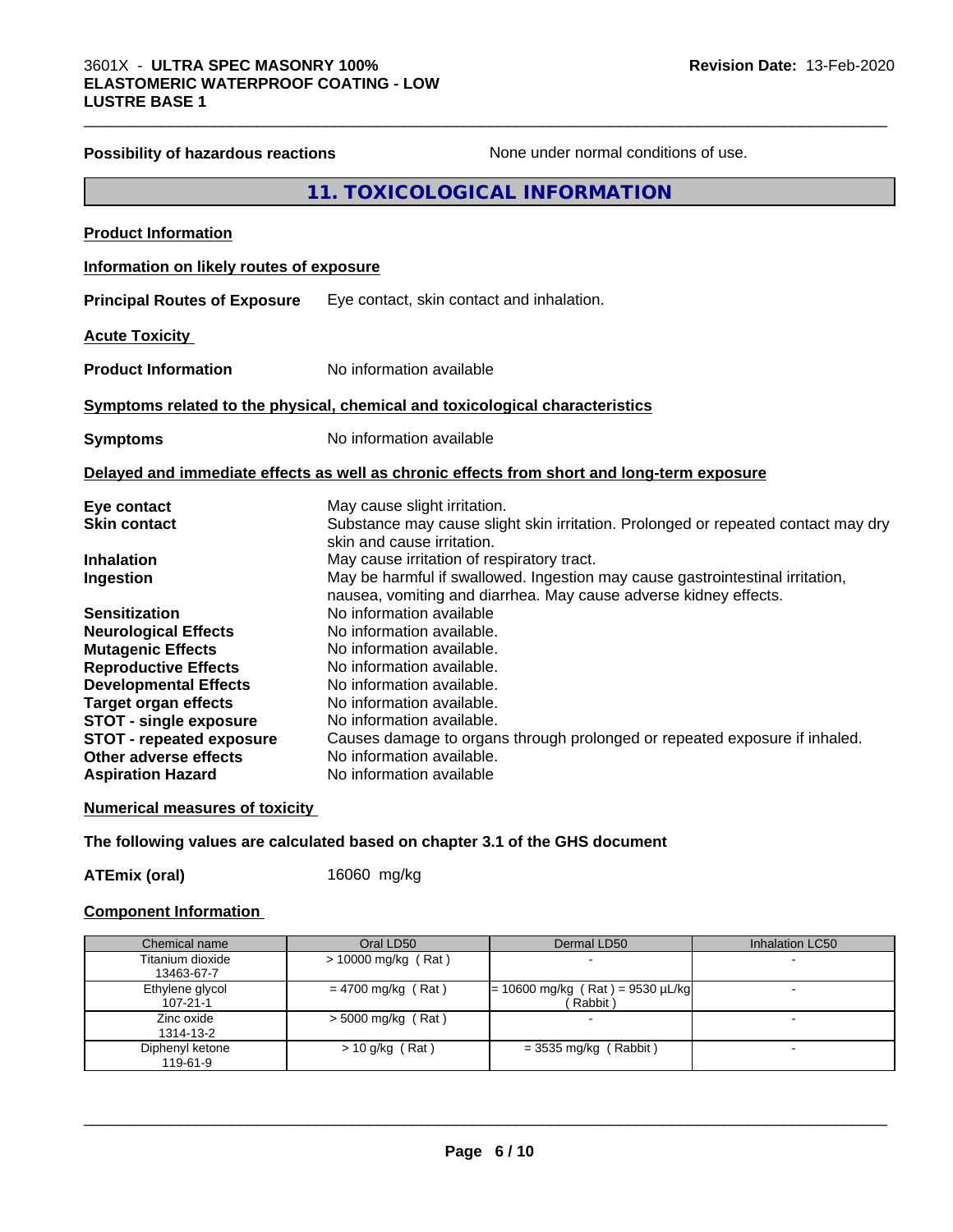### **Chronic Toxicity**

### **Carcinogenicity**

*The information below indicateswhether each agency has listed any ingredient as a carcinogen:.*

| <b>Chemical name</b> | <b>IARC</b>         | <b>NTP</b>  | <b>OSHA</b> |
|----------------------|---------------------|-------------|-------------|
|                      | 2B - Possible Human |             | Listed      |
| Titanium dioxide     | Carcinogen          |             |             |
|                      | - Human Carcinogen  | Known Human | Listed      |
| Silica, crystalline  |                     | Carcinogen  |             |
|                      | 2B - Possible Human |             | Listed      |
| Diphenyl ketone      | Carcinogen          |             |             |

 $\_$  ,  $\_$  ,  $\_$  ,  $\_$  ,  $\_$  ,  $\_$  ,  $\_$  ,  $\_$  ,  $\_$  ,  $\_$  ,  $\_$  ,  $\_$  ,  $\_$  ,  $\_$  ,  $\_$  ,  $\_$  ,  $\_$  ,  $\_$  ,  $\_$  ,  $\_$  ,  $\_$  ,  $\_$  ,  $\_$  ,  $\_$  ,  $\_$  ,  $\_$  ,  $\_$  ,  $\_$  ,  $\_$  ,  $\_$  ,  $\_$  ,  $\_$  ,  $\_$  ,  $\_$  ,  $\_$  ,  $\_$  ,  $\_$  ,

• Crystalline Silica has been determined to be carcinogenic to humans by IARC (1) when in respirable form. Risk of cancer depends on duration and level of inhalation exposure to spray mist or dust from sanding the dried paint.• Although IARC has classified titanium dioxide as possibly carcinogenic to humans (2B), their summary concludes: "No significant exposure to titanium dioxide is thought to occur during the use of products in which titanium dioxide is

bound to other materials, such as paint."

### **Legend**

IARC - International Agency for Research on Cancer NTP - National Toxicity Program OSHA - Occupational Safety & Health Administration

**12. ECOLOGICAL INFORMATION**

### **Ecotoxicity Effects**

The environmental impact of this product has not been fully investigated.

### **Product Information**

### **Acute Toxicity to Fish**

No information available

### **Acute Toxicity to Aquatic Invertebrates**

No information available

### **Acute Toxicity to Aquatic Plants**

No information available

### **Persistence / Degradability**

No information available.

### **Bioaccumulation**

There is no data for this product.

### **Mobility in Environmental Media**

No information available.

### **Ozone**

No information available

### **Component Information**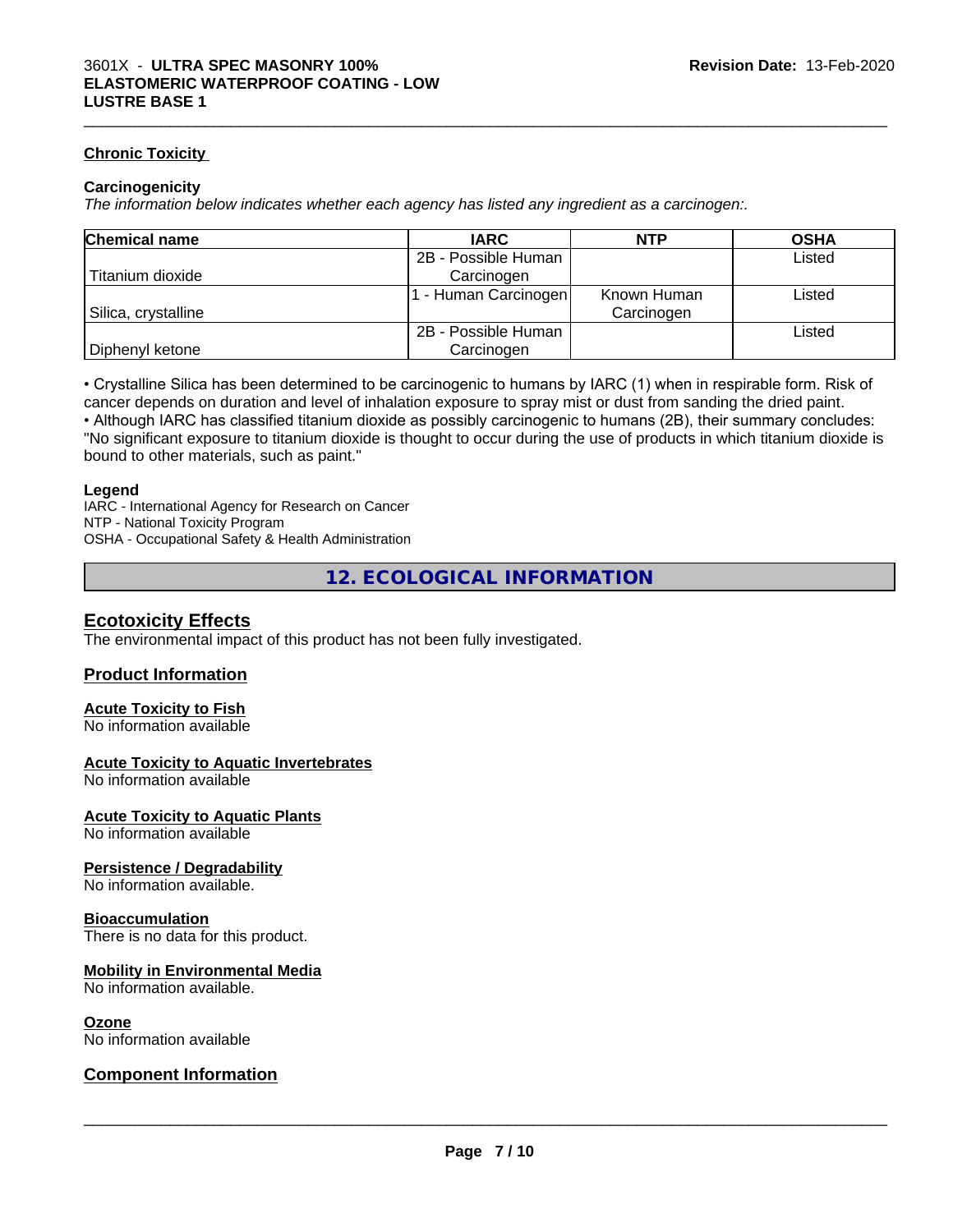### **Acute Toxicity to Fish**

Titanium dioxide  $LC50:$  > 1000 mg/L (Fathead Minnow - 96 hr.) Ethylene glycol LC50: 8050 mg/L (Fathead Minnow - 96 hr.)

### **Acute Toxicity to Aquatic Invertebrates**

No information available

### **Acute Toxicity to Aquatic Plants**

No information available

|                                  | 13. DISPOSAL CONSIDERATIONS                                                                                                                                                                                               |
|----------------------------------|---------------------------------------------------------------------------------------------------------------------------------------------------------------------------------------------------------------------------|
| <b>Waste Disposal Method</b>     | Dispose of in accordance with federal, state, and local regulations. Local<br>requirements may vary, consult your sanitation department or state-designated<br>environmental protection agency for more disposal options. |
|                                  | 14. TRANSPORT INFORMATION                                                                                                                                                                                                 |
| <b>DOT</b>                       | Not regulated                                                                                                                                                                                                             |
| <b>ICAO/IATA</b>                 | Not regulated                                                                                                                                                                                                             |
| <b>IMDG / IMO</b>                | Not regulated                                                                                                                                                                                                             |
|                                  | <b>15. REGULATORY INFORMATION</b>                                                                                                                                                                                         |
| <b>International Inventories</b> |                                                                                                                                                                                                                           |

### **TSCA: United States** Yes - All components are listed or exempt.<br> **DSL: Canada** Yes - All components are listed or exempt. Yes - All components are listed or exempt.

### **Federal Regulations**

### **SARA 311/312 hazardous categorization**

| Acute health hazard               | Nο  |
|-----------------------------------|-----|
| Chronic Health Hazard             | Yes |
| Fire hazard                       | Nο  |
| Sudden release of pressure hazard | N٥  |
| Reactive Hazard                   | Nο  |

### **SARA 313**

Section 313 of Title III of the Superfund Amendments and Reauthorization Act of 1986 (SARA). This product contains a chemical or chemicals which are subject to the reporting requirements of the Act and Title 40 of the Code of Federal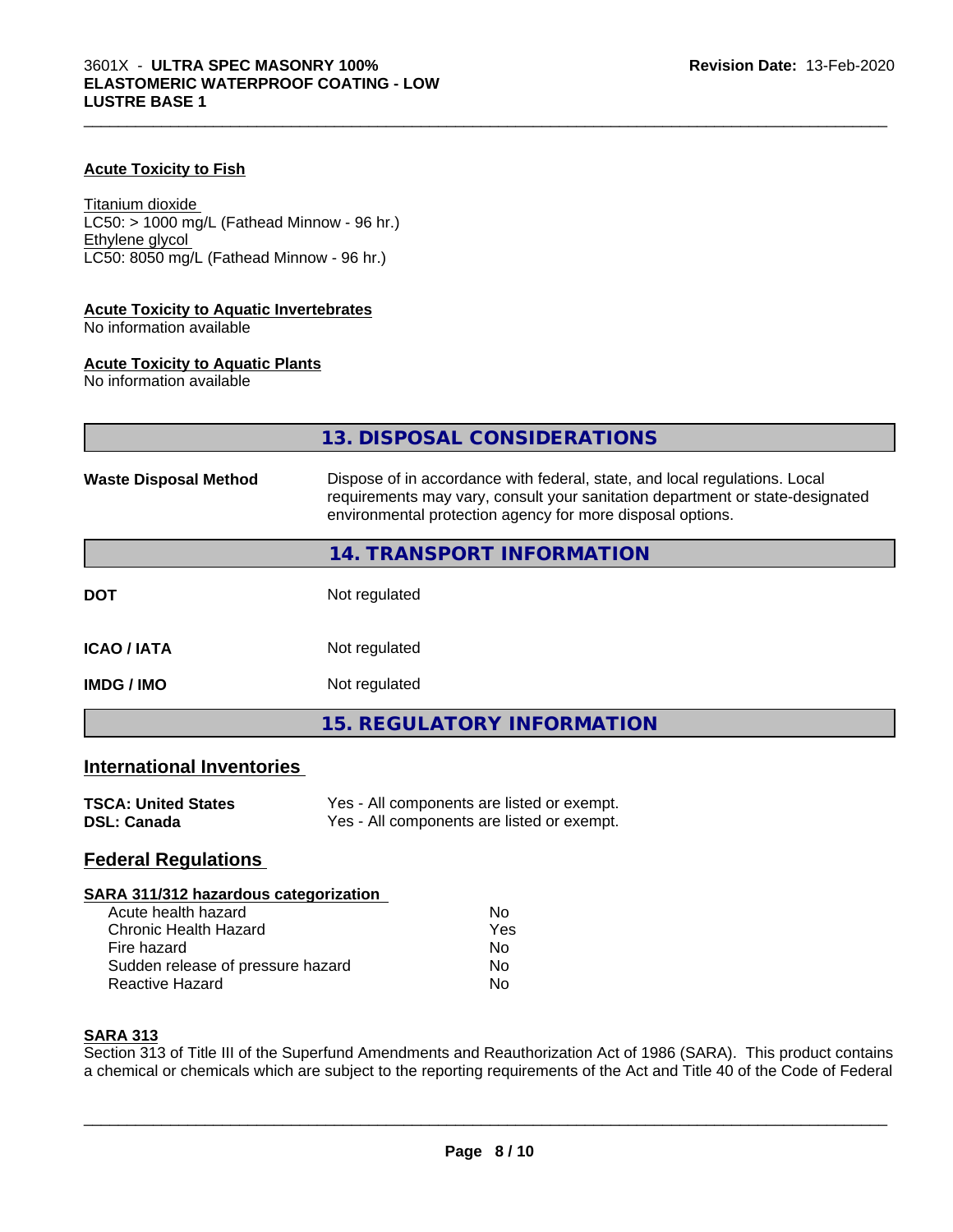### Regulations, Part 372:

| <b>Chemical name</b> | CAS No.   | Weight-% | <b>CERCLA/SARA 313</b><br>(de minimis concentration) |
|----------------------|-----------|----------|------------------------------------------------------|
| Ethylene glycol      | 107-21-1  | - 5      |                                                      |
| Zinc oxide           | 1314-13-2 | - 5      |                                                      |

 $\_$  ,  $\_$  ,  $\_$  ,  $\_$  ,  $\_$  ,  $\_$  ,  $\_$  ,  $\_$  ,  $\_$  ,  $\_$  ,  $\_$  ,  $\_$  ,  $\_$  ,  $\_$  ,  $\_$  ,  $\_$  ,  $\_$  ,  $\_$  ,  $\_$  ,  $\_$  ,  $\_$  ,  $\_$  ,  $\_$  ,  $\_$  ,  $\_$  ,  $\_$  ,  $\_$  ,  $\_$  ,  $\_$  ,  $\_$  ,  $\_$  ,  $\_$  ,  $\_$  ,  $\_$  ,  $\_$  ,  $\_$  ,  $\_$  ,

### **Clean Air Act,Section 112 Hazardous Air Pollutants (HAPs) (see 40 CFR 61)**

This product contains the following HAPs:

| <b>Chemical name</b> | CAS No.  | Weight-% | <b>Hazardous Air Pollutant</b> |
|----------------------|----------|----------|--------------------------------|
|                      |          |          | (HAP)                          |
| Ethylene glycol      | 107-21-1 | - 5      | Listed                         |

### **US State Regulations**

### **California Proposition 65**

**AVIMARNING:** Cancer and Reproductive Harm– www.P65warnings.ca.gov

### **State Right-to-Know**

| <b>Chemical name</b> | <b>Massachusetts</b> | <b>New Jersey</b> | Pennsylvania |
|----------------------|----------------------|-------------------|--------------|
| Limestone            |                      |                   |              |
| Titanium dioxide     |                      |                   |              |
| Ethylene glycol      |                      |                   |              |
| Zinc oxide           |                      |                   |              |
| Silica, mica         |                      |                   |              |
| Silica, crystalline  |                      |                   |              |

### **Legend**

X - Listed

### **16. OTHER INFORMATION**

**HMIS** - **Health:** 1\* **Flammability:** 0 **Reactivity:** 0 **PPE:** -

 $\overline{\phantom{a}}$  ,  $\overline{\phantom{a}}$  ,  $\overline{\phantom{a}}$  ,  $\overline{\phantom{a}}$  ,  $\overline{\phantom{a}}$  ,  $\overline{\phantom{a}}$  ,  $\overline{\phantom{a}}$  ,  $\overline{\phantom{a}}$  ,  $\overline{\phantom{a}}$  ,  $\overline{\phantom{a}}$  ,  $\overline{\phantom{a}}$  ,  $\overline{\phantom{a}}$  ,  $\overline{\phantom{a}}$  ,  $\overline{\phantom{a}}$  ,  $\overline{\phantom{a}}$  ,  $\overline{\phantom{a}}$ 

### **HMIS Legend**

- 0 Minimal Hazard
- 1 Slight Hazard
- 2 Moderate Hazard
- 3 Serious Hazard
- 4 Severe Hazard
- \* Chronic Hazard

X - Consult your supervisor or S.O.P. for "Special" handling instructions.

*Note: The PPE rating has intentionally been left blank. Choose appropriate PPE that will protect employees from the hazards the material will present under the actual normal conditions of use.*

*Caution: HMISÒ ratings are based on a 0-4 rating scale, with 0 representing minimal hazards or risks, and 4 representing significant hazards or*